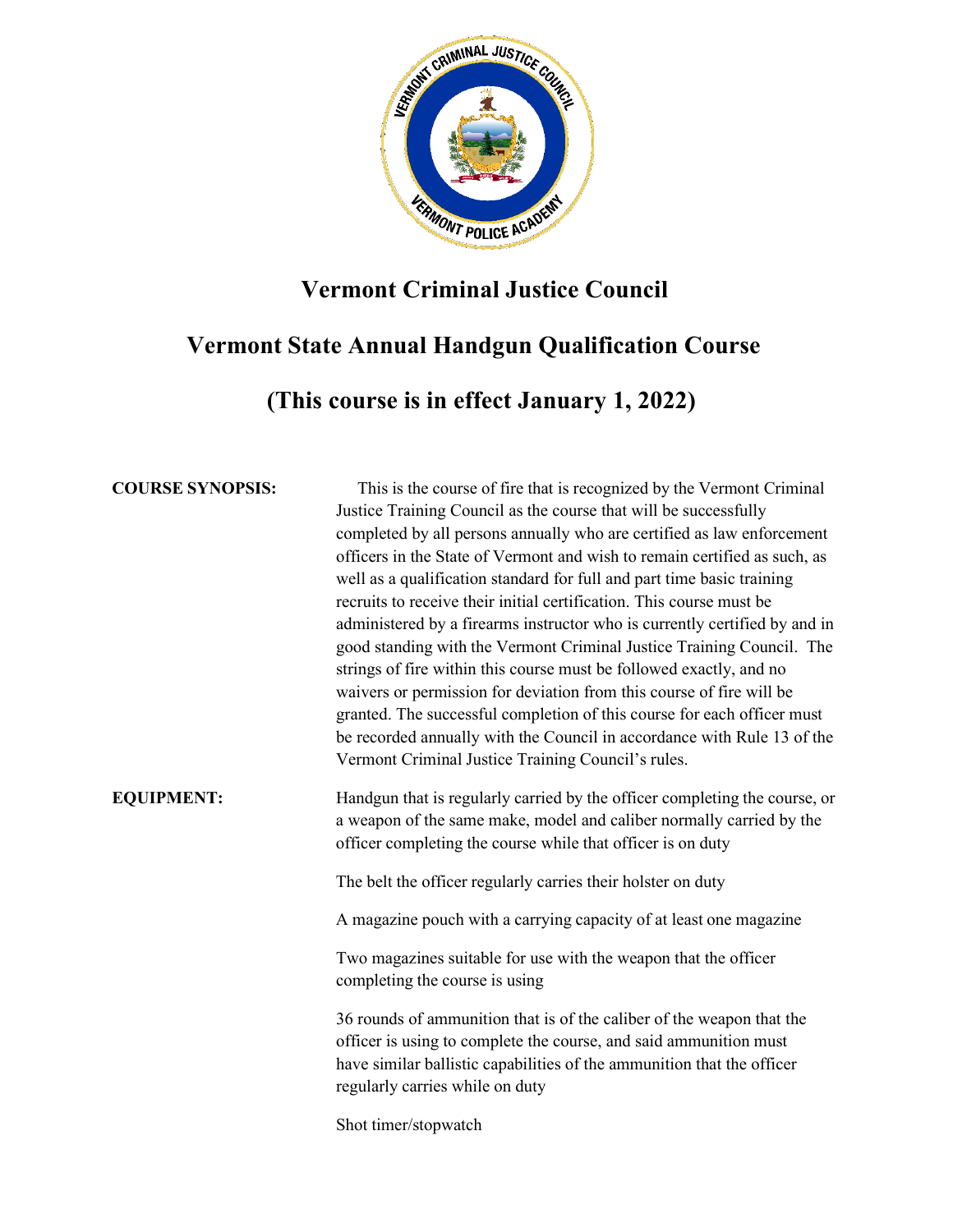**TARGET:** Any type of target may be used. The area that shall be counted as a "hit" for scoring purposes shall be a 22 inch tall by 12 inch wide rectangle with 90 degree corners, with an 8 inch tall by 6 inch wide rectangle shape with 90 degree corners centered and fixed atop the larger rectangle to represent the head area of the target. It is recommended that this shape be traced onto a silhouette target when used for qualification for ease of scoring and target acquisition for the shooter.



**RANGE:** Minimum 25 yards

Items to use as cover

### **COURSE OVERVIEW:** For this course of fire, each string of fire will be scored individually, and

successful completion of the course requires that the shooter pass each string with the required number of hits. Shooters will be instructed to load their magazines to fit the string of fire as the course progresses. Shooters who do not successfully pass any portion of a string must repeat that entire string until the standard is met. Shooters are not required to complete the entire course if one string is not successfully passed. To successfully pass each string, the shooter must meet the time limit requirement as well as the hit ratio for all three sets within a string. The scoring ratio column indicates how many hits the shooter must score to pass that string. The objects that are utilized as cover during the qualification are to be chosen at the discretion of the instructor(s) conducting the course, and for the strings that require it the instructor should ensure that the shooter(s) is/are maximizing the use of that cover to their benefit. The cover should be utilized "as is", and there should not be any simulations associated with the cover.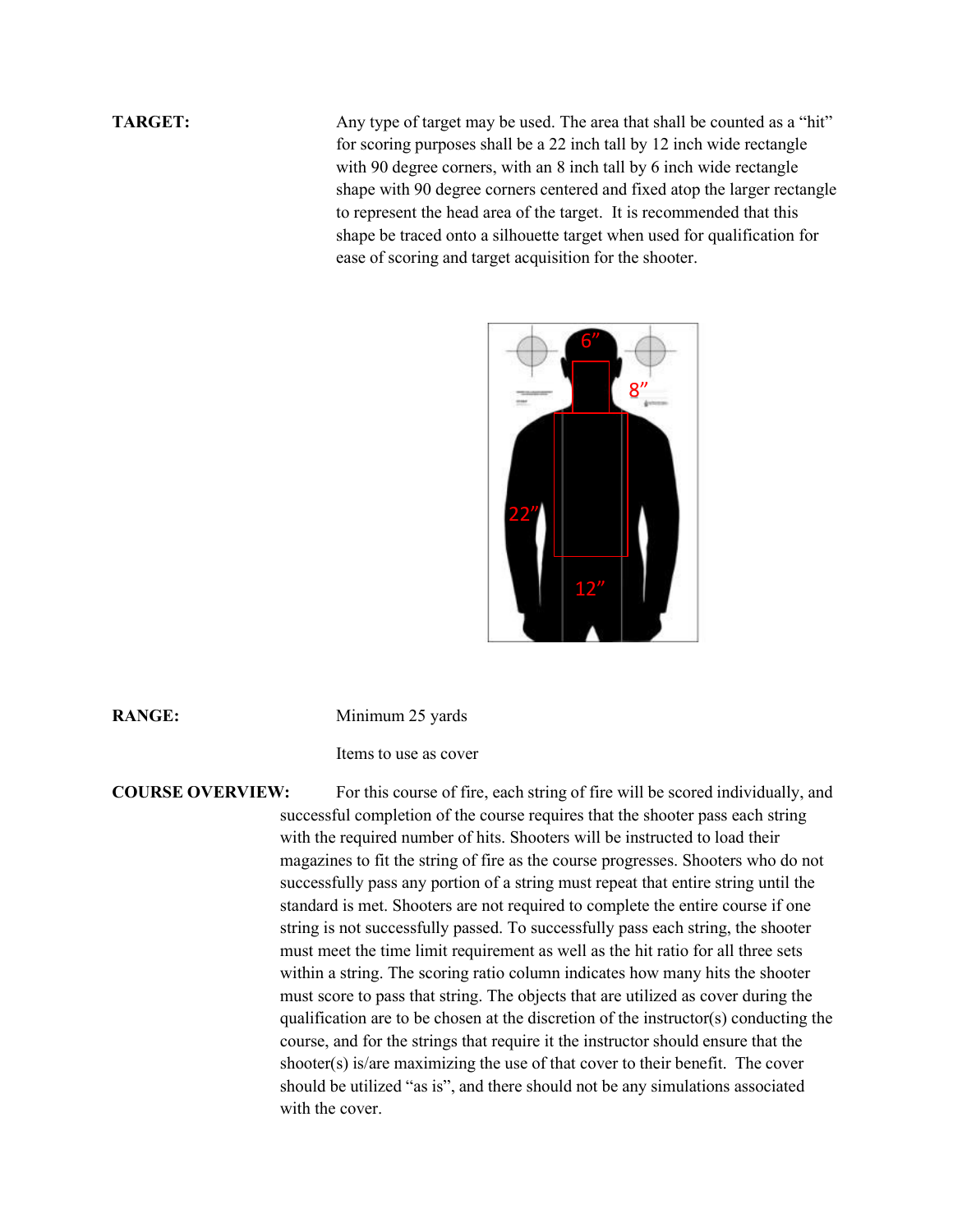| <b>COURSE OF FIRE:</b> |  |
|------------------------|--|
|------------------------|--|

| <b>Distance</b> | <b>Time</b><br>limit            | <b>Shooting</b><br><b>Position</b>      | <b>Total</b><br>round<br>S | <b>Magazine</b><br>set up                     | <b>Description of string</b>                                                                                                                                                                                                                                                                                                                                                                                    | <b>Scoring Ratio</b> |
|-----------------|---------------------------------|-----------------------------------------|----------------------------|-----------------------------------------------|-----------------------------------------------------------------------------------------------------------------------------------------------------------------------------------------------------------------------------------------------------------------------------------------------------------------------------------------------------------------------------------------------------------------|----------------------|
| 3 yards         | 2 seconds<br>for 2 round<br>set | Two hand<br>grip from<br>high ready     | $\overline{2}$             | magazine<br>with at<br>least 2<br>rounds      | Shooters begin from the high<br>ready, and on the command<br>will draw and fire two<br>rounds into the target.                                                                                                                                                                                                                                                                                                  | 2/2                  |
| 3 Yards         | 3 Seconds<br>For 3<br>round set | Standing<br>2 hand or<br>1 hand<br>grip | $\overline{3}$             | 1 Magazine<br>with at<br>least 3<br>rounds    | Shooter being standing with<br>their weapon in the holster.<br>On the command to fine,<br>shooter will draw and fire 3<br>rounds in the scoring area.                                                                                                                                                                                                                                                           | 3/3                  |
| 5 yards         | 4 seconds<br>for 2 round<br>set | Standing<br>2 hand<br>grip              | 4                          | 1<br>magazine<br>with at<br>least 4<br>rounds | Shooters begin standing with<br>their weapon in the holster.<br>On the command to fire, the<br>shooter will step laterally to<br>the left or right at the<br>instructor's discretion and<br>fire two rounds. Upon firing<br>those two rounds the shooter<br>will begin from the center<br>again, and on the command<br>to fire will step to the<br>opposite direction as the first<br>time and fire two rounds' | 3/4                  |
| 5 Yards         | 6 seconds                       | Standing<br>2 hand<br>grip              | 6                          | 1 magazine<br>with 6<br>rounds                | Shooters begin standing with<br>their weapon in the holster.<br>On the command to fire<br>shooter will draw and fire 5<br>rounds to the body of the<br>scoring area and 1 round in<br>the head of the scoring area.                                                                                                                                                                                             | 5/6                  |